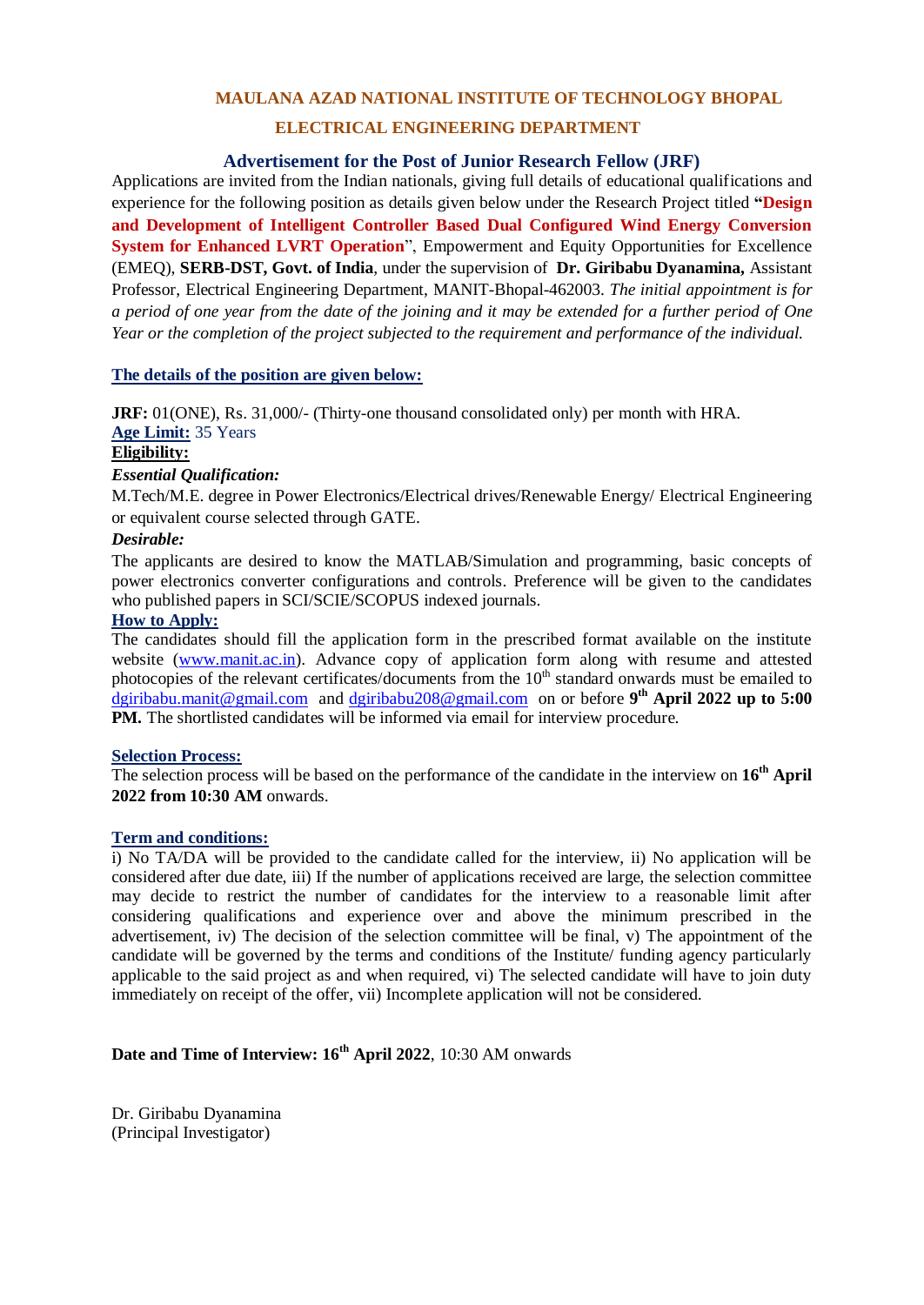# **MAULANA AZAD NATIONAL INSTITUTE OF TECHNOLOGY BHOPAL -462003 (M.P)**

#### **ELECTRICAL ENGINEERING DEPARTMENT**

#### Application for JRF PHOTO

Post Applied for: --------------------------------

- **1. Full Name in Block Letters :**
- **2. Gender:**
- **3. Date of Birth:**
- **4. Place of Birth:**
- **5. Nationality:**
- **6. Domicile state:**
- **7. Mother's Name:**
- **8. Father/Husband's Name:**
- **9. Address for Correspondence:**
- **10. Permanent Address:**
- **11. Telephone (with STD code)**
- **12. Mobile:**
- **13. Email Address (Compulsory):**
- **14. Specific Category:**
- **15. Educational Qualification:**

| S. No | <b>Examination Passed</b> | <b>University/Board</b> | Year of<br><b>Passing</b> | Division/<br>Grade | $\frac{0}{0}$<br><b>Marks</b> | <b>Subjects taken</b> |
|-------|---------------------------|-------------------------|---------------------------|--------------------|-------------------------------|-----------------------|
|       |                           |                         |                           |                    |                               |                       |
|       |                           |                         |                           |                    |                               |                       |
|       |                           |                         |                           |                    |                               |                       |
|       |                           |                         |                           |                    |                               |                       |

Percent conversion of grade should be specified and the proof of conversion factor should be shown at the time of interview

## **16. Details of Previous Experience:**

| S.No   Name of the Employer with full | <b>Salary</b> | <b>Period of service</b> | <b>Nature of Duties</b> |
|---------------------------------------|---------------|--------------------------|-------------------------|
| address                               | <b>Drawn</b>  |                          |                         |
|                                       |               |                          |                         |
|                                       |               |                          |                         |
|                                       |               |                          |                         |
|                                       |               |                          |                         |

If selected, minimum time required to join the post..................... days.

**17. References (minimum two), Name, Designation, Institute address, Mobile/Tel no and Email id**